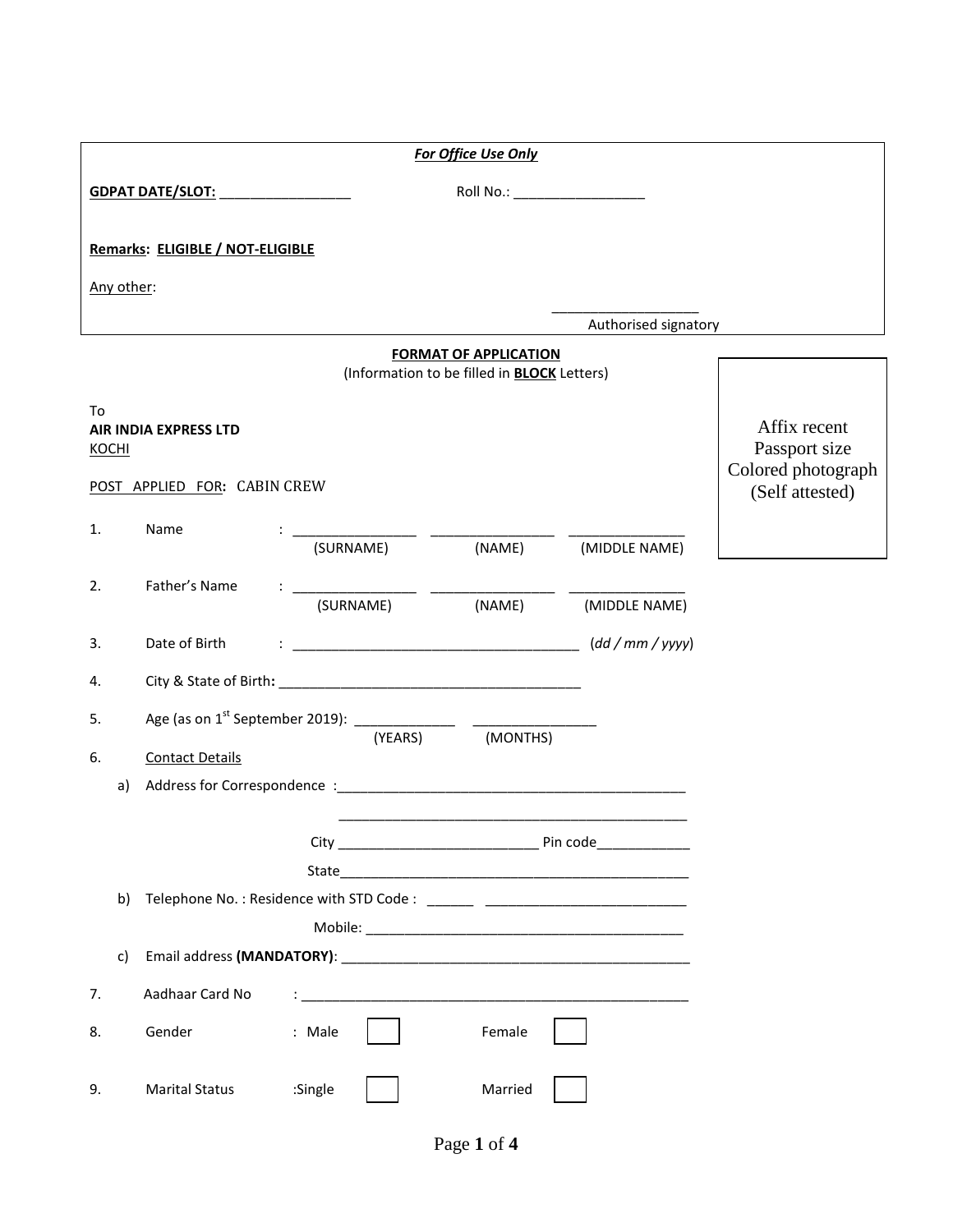- 10. Nationality : \_\_\_\_\_\_\_\_\_\_\_\_\_\_\_\_\_\_\_\_\_\_\_\_\_\_\_\_\_\_\_\_\_\_\_\_\_\_\_\_\_\_\_\_\_\_\_\_\_
- 11. Religion : \_\_\_\_\_\_\_\_\_\_\_\_\_\_\_\_\_\_\_\_\_\_\_\_\_\_\_\_\_\_\_\_\_\_\_\_\_\_\_\_\_\_\_\_\_\_\_\_\_\_
- 12. a) Whether SC / ST / OBC / EWS/ Unreserved :

| in the appropriate box | sc | <b>OBC</b> | EWS | <b>Unreserved</b> | Indicate Category to which<br>you belong by marking 'X' |
|------------------------|----|------------|-----|-------------------|---------------------------------------------------------|
|                        |    |            |     |                   |                                                         |

- *If SC/ST – attach copy of the Caste Certificate.*
- *If OBC – furnish certificate including the "Non-Creamy layer clause".* OBC community should be as per the Central List of OBCs published by the Government of India*).*
- *If EWS- submit a self-attested photocopy of the Certificate, recently issued by the Competent Authority, in the format as prescribed by Govt. of India. Income and Assets of the families to be certified by an officer not below the rank of Tehsildar.*
- b) Whether working in any Govt., Semi-Govt. / Public Sector Undertaking or autonomous body : **YES / NO**  *If "Yes", enclose "No Objection Certificate"*

13.

A. Educational Qualifications :

| <b>Examination(s) Passed</b> | Name of the Board/<br>University, Institution | <b>Main Subject</b> | Month &<br>Year of<br><b>Passing</b> | <b>Duration</b> | <b>Division &amp;</b><br>% of marks |
|------------------------------|-----------------------------------------------|---------------------|--------------------------------------|-----------------|-------------------------------------|
| $10^{th}$ (SSC)              |                                               |                     |                                      |                 |                                     |
| $12^{th}$ (HSC)              |                                               |                     |                                      |                 |                                     |
| Graduation                   |                                               |                     |                                      |                 |                                     |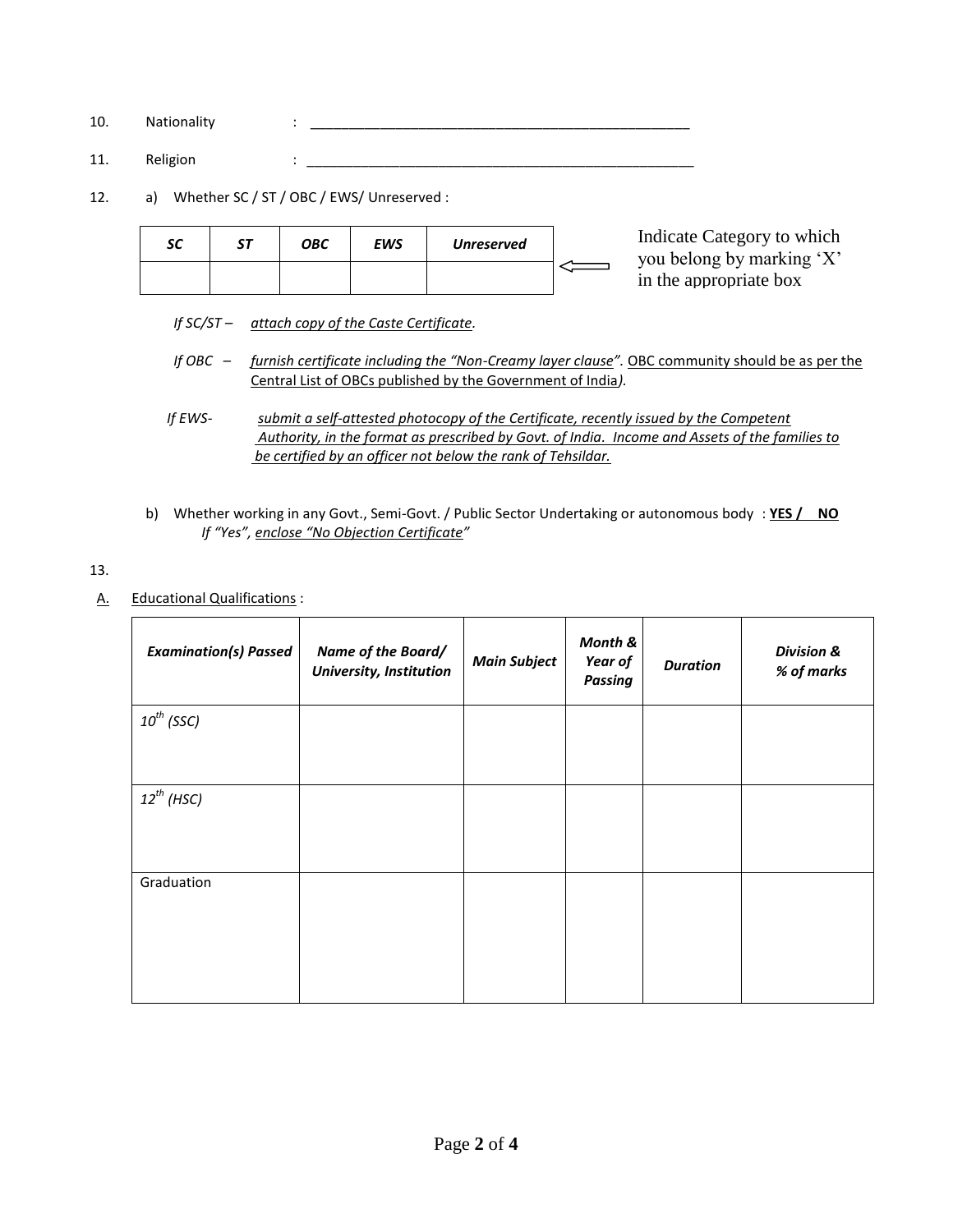### B. Additional Qualification/ Post Graduation :

| <b>Additional</b><br><b>Examination/Courses</b><br>Passed  | Name of the University/<br>Institution | <b>Duration</b> | Month & Year of<br><b>Passing</b> | <b>Division &amp;</b><br>% of marks |
|------------------------------------------------------------|----------------------------------------|-----------------|-----------------------------------|-------------------------------------|
| Any other (specify)                                        |                                        |                 |                                   |                                     |
| <b>Post Graduation Degree</b><br>(Specify Specializations) |                                        |                 |                                   |                                     |

#### 14. Fluency in Languages: Tick 'X' in appropriate spaces.

| <b>Languages</b>                   | Read | <b>Speak</b> | Write | Remarks* |
|------------------------------------|------|--------------|-------|----------|
| English<br>(a)                     |      |              |       |          |
| <b>Indian</b> (Specify)<br>(b)     |      |              |       |          |
| (c) Foreign<br>Languages (Specify) |      |              |       |          |

\*Indicate whether any Certificate/ Language Course done and the duration of the course.

# 15. Work Experience as on **01st September 2019** (if any) (**Starting from Present Employer**):

|                        |                     | <b>Period of Employment</b> | Capacity /           |                       |  |
|------------------------|---------------------|-----------------------------|----------------------|-----------------------|--|
| <b>Name of Company</b> | From<br>(dd.mm.yyy) | To<br>(dd.mm.yyy)           | <b>Position held</b> | <b>Nature of Duty</b> |  |
|                        |                     |                             |                      |                       |  |
|                        |                     |                             |                      |                       |  |
|                        |                     |                             |                      |                       |  |
|                        |                     |                             |                      |                       |  |